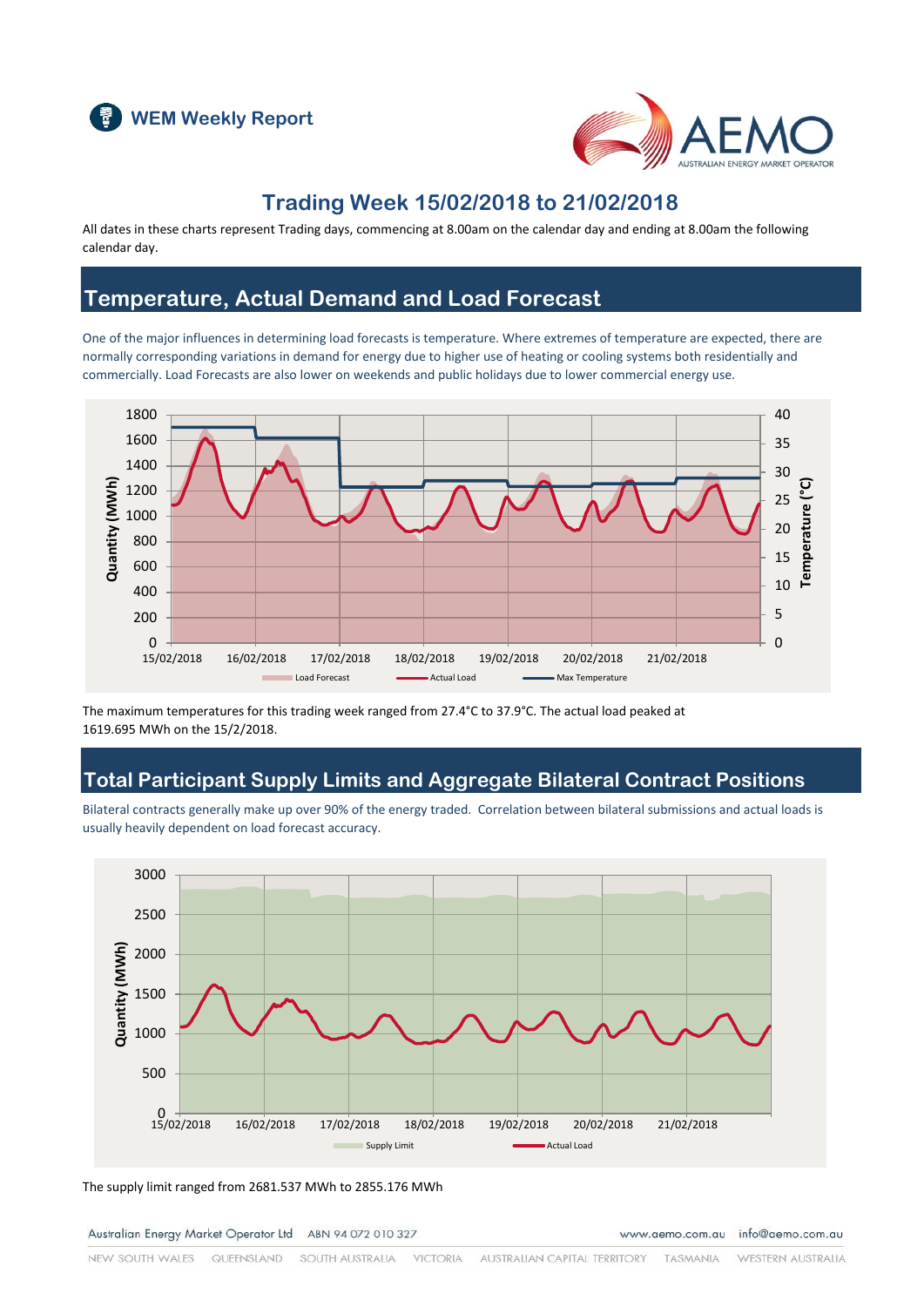# **Net Balancing Market Trades**

Bilateral contracts and STEM trading are generally based on the forecast energy requirements of Participants. When the forecast requirements are higher or lower than the actual requirements for a day, this Market energy must be bought and sold in the balancing mechanism. This graph shows the estimated net balancing trades.



The majority of the balancing activity this week occurred within Balancing Demand. The maximum balancing demand for the week reached 220.1485 MWh on the 16/2/2018. The maximum balancing supply for the week reached -222.81 MWh on the 16/2/2012.

# **Total Traded Energy**

This chart represents a comparison between the total net energy that is traded in Bilateral Contracts, the STEM and the balancing mechanism. Balancing Supply represents cases in which the total contract position is greater than the demand and customers must supply energy back to balancing. Balancing Demand represents cases in which the total contract position is less than the demand and customers must purchase energy from balancing.



Total balancing supply equalled -1946.52 MWh whereas total balancing demand equalled 28396.962 MWh. The Total STEM Traded quantity was 7891.749 MWh, with the STEM Clearing Quantity ranging between 0.558 MWh and 96.141 MWh.